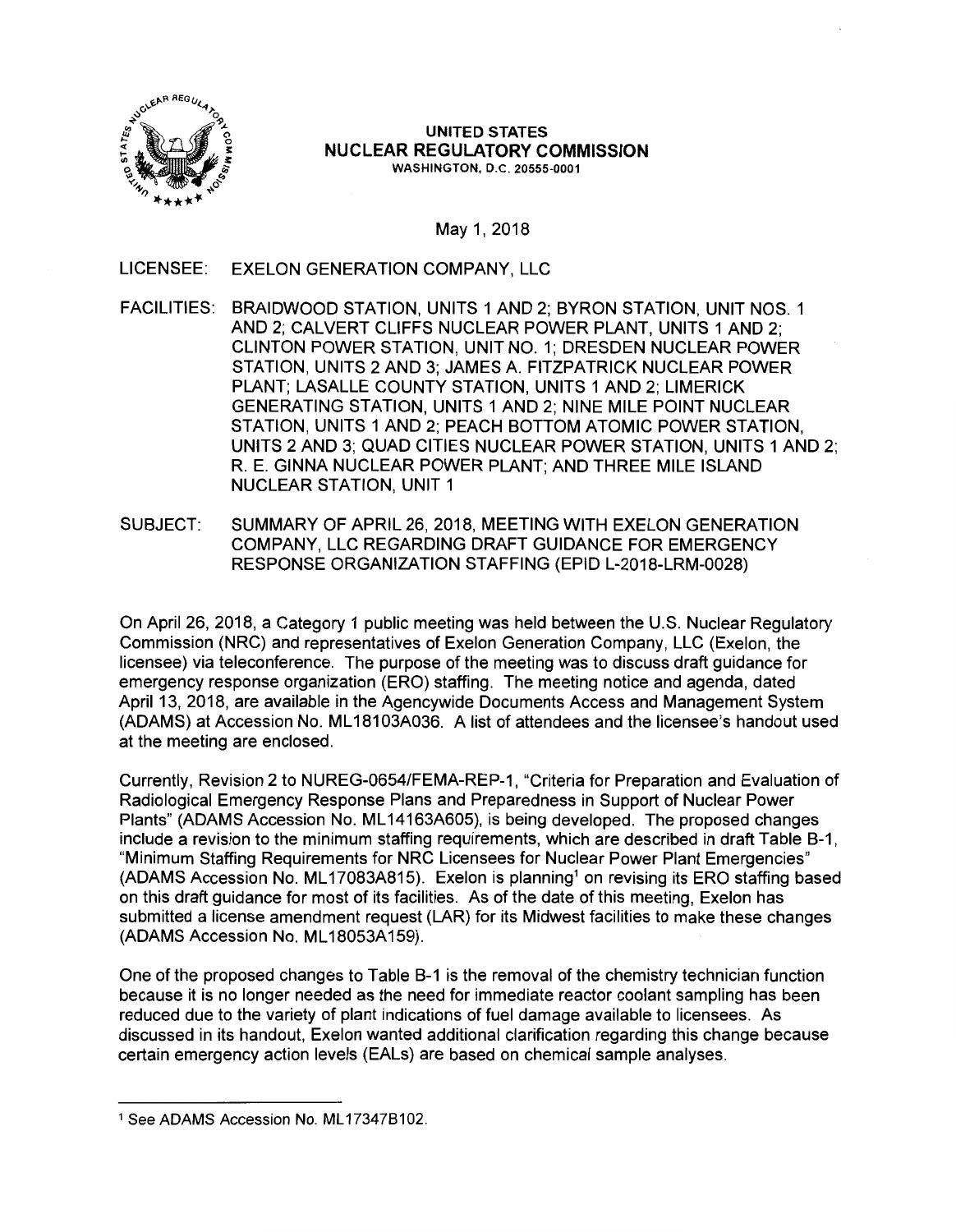The NRC staff noted that the chemistry technician was listed in NUREG-0654 because of the need for immediate sample functions. If this function is not needed for emergency response, then it is not necessary to list a chemical technician as part of the ERO staff. The EALs do not specifically require a chemical technician.

Two state officials asked if the ability to take effluent samples will be retained. The NRC staff noted that the requirements for sampling are part of the technical specifications, and these requirements are not affected by emergency plan changes. Additionally, the EALs use sample results, but do not direct samples to be taken.

Exelon stated that it will supplement its LAR for its Midwest facilities because it stated that the chemistry technician would be retained.

Public meeting feedback forms were not received. Please direct any inquiries to me at 301-415-1380, or Blake.Purnell@nrc.gov.

al for

Blake Purnell, Project Manager Plant Licensing Branch Ill Division of Operating Reactor Licensing Office of Nuclear Reactor Regulation

Docket Nos. STN 50-456, STN 50-457, STN 50-454, STN 50-455, 50-317, 50-318, 50-461, 50-237, 50-249, 50-333, 50-373, 50-37 4, 50-352, 50-353, 50-220, 50-410, 50-277, 50-278, 50-254, 50-265, 50-244, and 50-289

Enclosure:

1. List of Attendees

2. Exelon Handout

cc: Listserv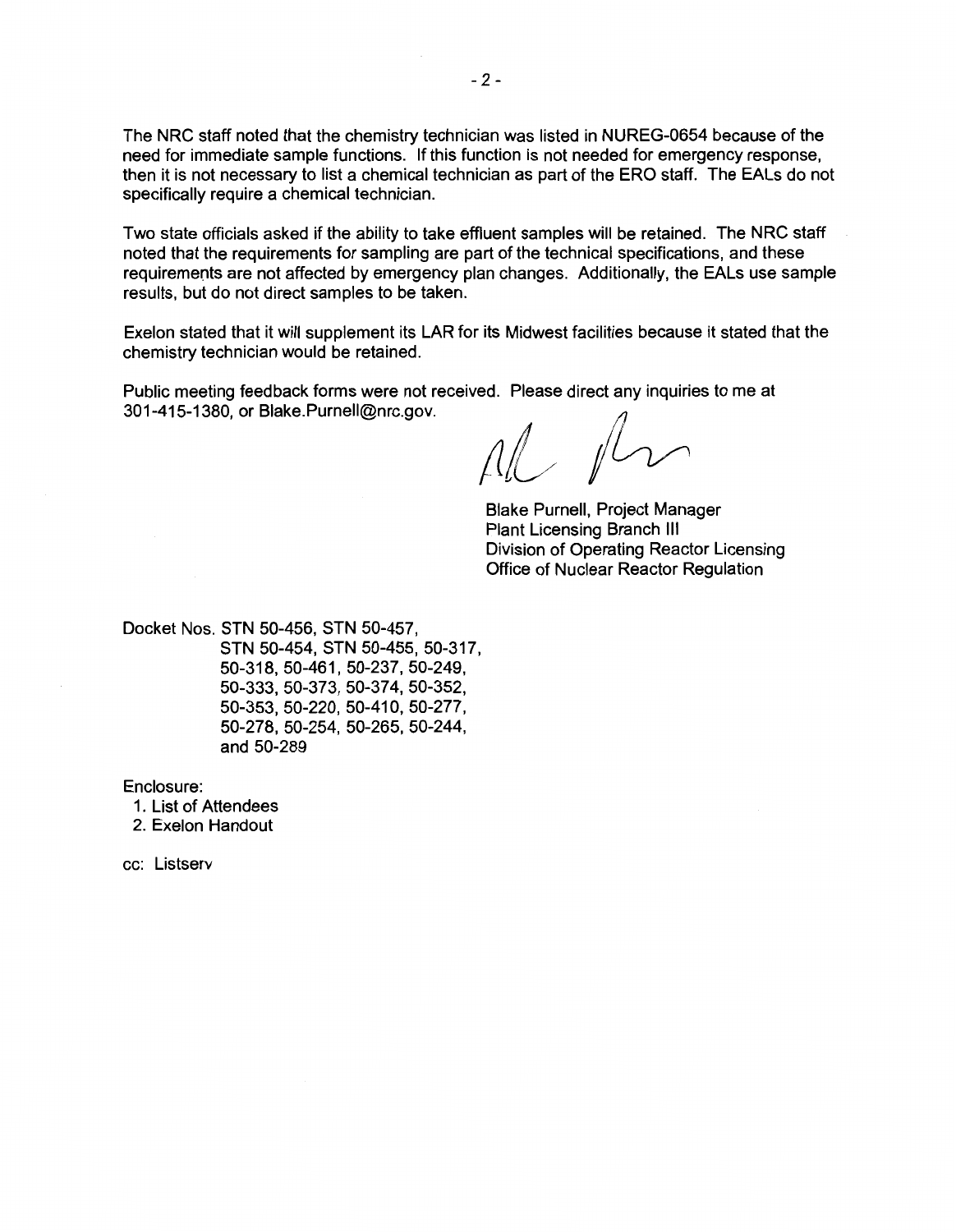# LIST OF ATTENDEES

# APRIL 26, 2018, MEETING WITH EXELON GENERATION COMPANY, LLC

| <b>Name</b>           | <b>Affiliation</b>                                  |  |  |
|-----------------------|-----------------------------------------------------|--|--|
| <b>Blake Purnell</b>  | <b>NRC</b>                                          |  |  |
| Joe Anderson          | <b>NRC</b>                                          |  |  |
| <b>Michael Norris</b> | <b>NRC</b>                                          |  |  |
| <b>Richard Kinard</b> | <b>NRC</b>                                          |  |  |
| Larry Baker           | Exelon                                              |  |  |
| Doug Walker           | Exelon                                              |  |  |
| <b>Mike Slaby</b>     | Exelon                                              |  |  |
| Mark Friedmann        | Exelon                                              |  |  |
| <b>Richard Gropp</b>  | Exelon                                              |  |  |
| <b>Rodney Brown</b>   | Energy Compliance Consultants, LLC                  |  |  |
| Diane Coffin          | Southern Nuclear                                    |  |  |
| <b>Ricky Collings</b> | Southern Nuclear                                    |  |  |
| David Lafleur         | Pennsylvania Department of Environmental Protection |  |  |
| Rich Janati           | Pennsylvania Department of Environmental Protection |  |  |
| Patrick Mulligan      | New Jersey Department of Environmental Protection   |  |  |
| Ann Pfaff             | New Jersey Department of Environmental Protection   |  |  |
| <b>Eric White</b>     | <b>Duke Energy</b>                                  |  |  |
| Daniel King           | <b>Columbia Generating Station</b>                  |  |  |
| Lori Tkaczyk          | Enercon Services, Inc.                              |  |  |
| <b>Bob Kidwell</b>    | Enercon Services, Inc.                              |  |  |
| John Conly            | <b>Certrec Corporation</b>                          |  |  |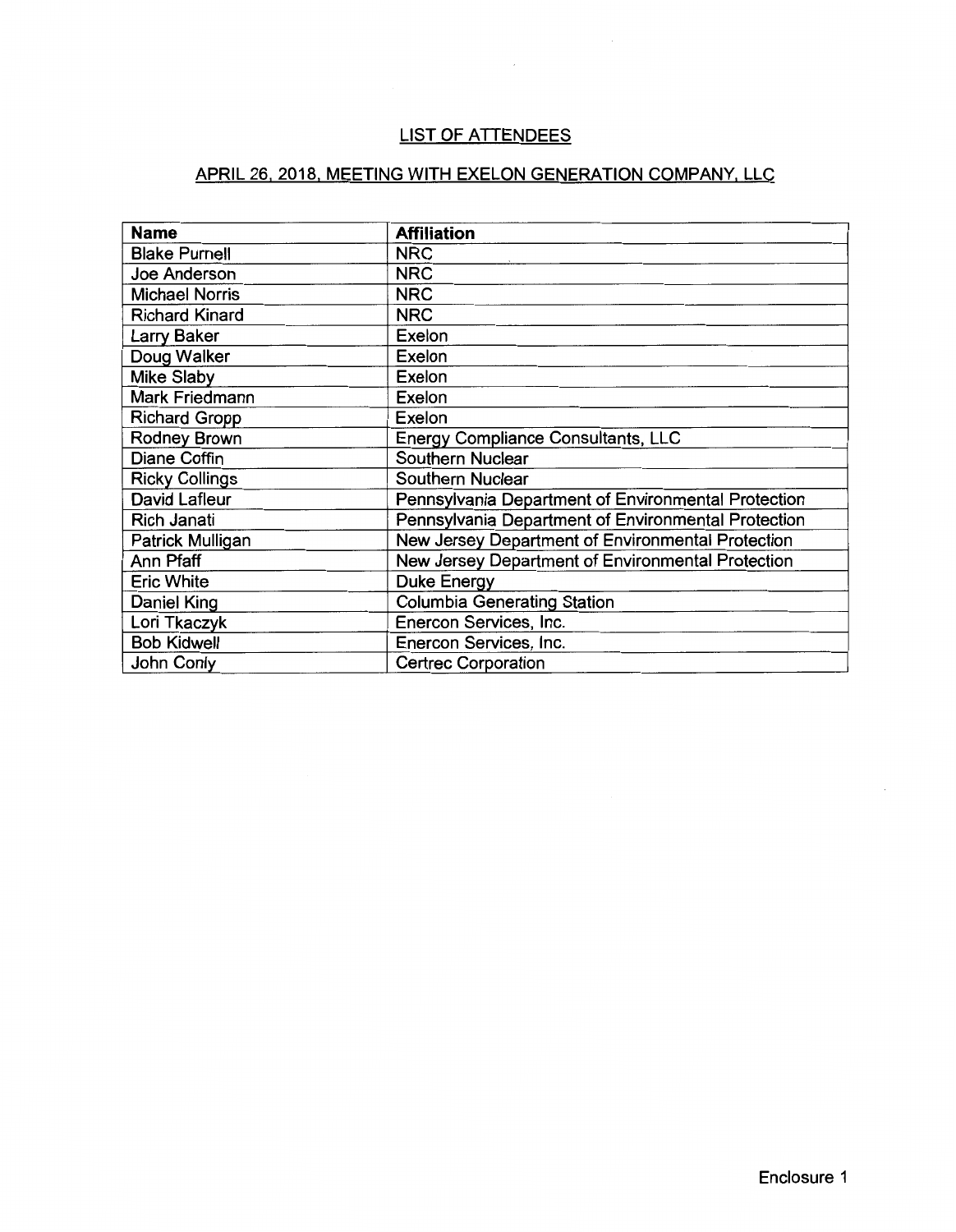## EXELON HANDOUT

## Teleconference Briefing Notes 04/26/18

In reviewing the guidance in draft Revision 2 of NUREG-0654 for ERO staffing, it is noted that the Chemistry Technician is not included on the Shift Staffing Table B-1. The accompanying NRC Technical Basis document for the draft ERO guidance provides the following insight:

The Chemistry/Rad Chemistry function listed in Table B-1 to Revision 1 of NUREG-0654/FEMA-REP 1, is no longer needed as the need for immediate reactor coolant sampling has been reduced due to the variety of plant indications of fuel damage available to licensees.

#### Discussion Points

- It is understood that a License Amendment is required to revise Emergency Plan staffing requirements, which includes an On-Shift Staffing Assessment and a functional analysis of NUREG-0654, Table B-1 Emergency Preparedness (EP) Functions and Tasks.
- Further clarification would be helpful in determining whether additional Emergency Plan changes would be required to support removal of the Chemistry Technician (e.g., Emergency Action Levels (EALs)).
- Certain EALs under the NEI 99-01, Revision 6 guidance reference sample analysis (some examples are cited below for reference). Clarification would be helpful in determining whether a Shift Chemist would be required 24/7 to support classification of these EALs.
	- o NEI 99-01, Revision 6 provides guidance for some of these EALs with respect to alternate EAL thresholds which rely on hand held or deployed detectors in place of the sample analysis. But the guidance does not seem to be consistently written for all of the referenced chemistry sample related EALs.
	- o NEI 99-01, Revision 6 also discusses samples in terms of requiring "several hours to complete" and that the "sample-related threshold is included as a backup to other indications."
	- o It is noted that Reactor Coolant System (RCS) samples are taken on a scheduled frequency when a Chemistry Technician would be scheduled to be available, or are required 2-6 hours following a power change, where a Chemistry Technician could be called in. Further clarification would helpful for determining if this is adequate justification for no longer requiring Chemistry Technicians on shift to support EAL classification.

#### Supporting Information - NEI 99-01, Revision 6 EALs Related to Chemistry Sampling

• Fission Product Barrier Matrix - Fuel Clad Barrier Thresholds

Threshold #1 - Reactor Coolant Activity Level - Loss - This value indicates that RCS activity is in excess of 300 mCi/gm dose equivalent 1-131.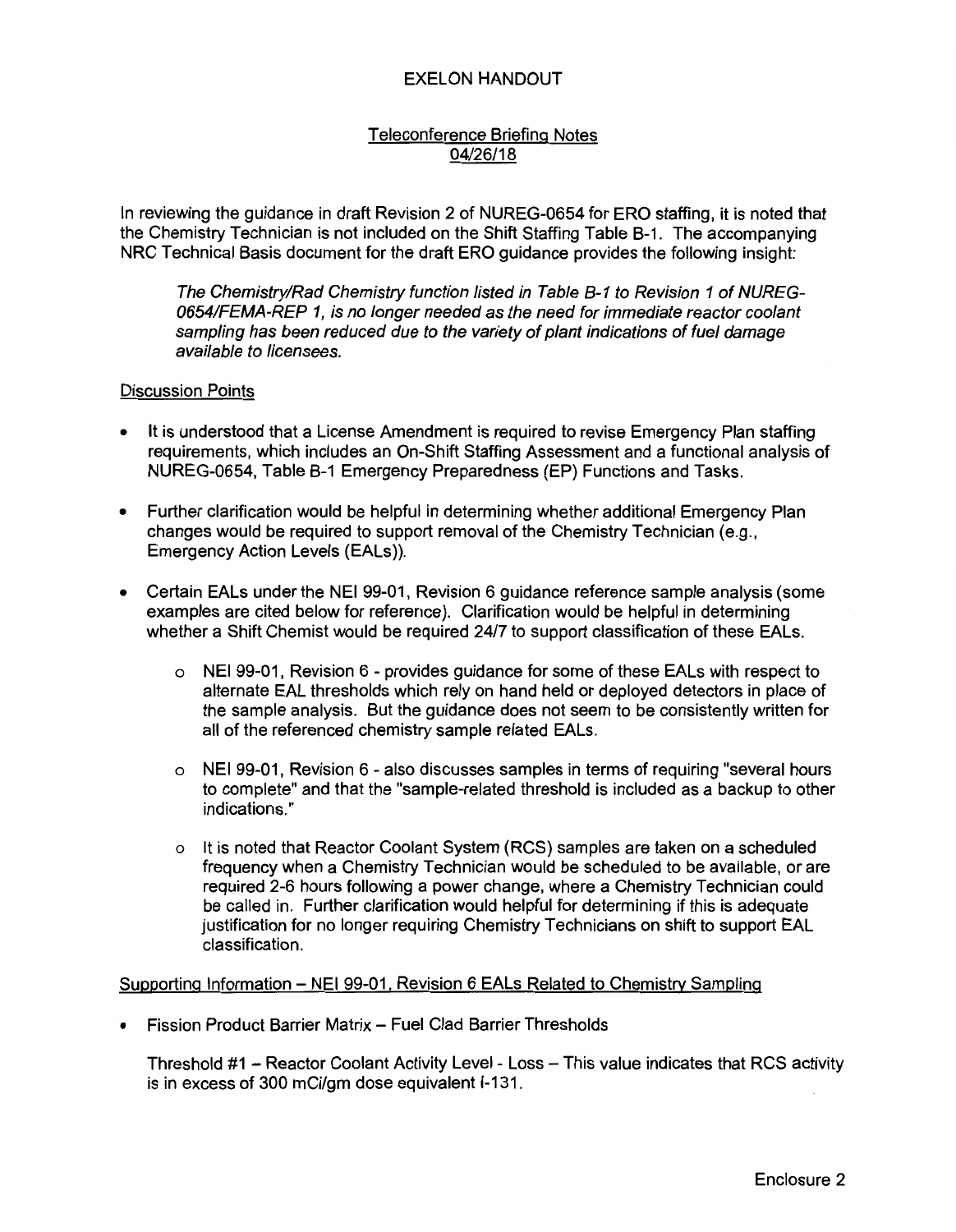It is recognized that RCS sampling and analysis activities, particularly those involving samples with elevated activity levels, could require several hours to complete. Nonetheless, a sample-related threshold is included as a backup to other indications.

The threshold value should be expressed as either a dose rate measured on the sample or radioactivity concentration such as mCi/gm or mCi/cc.

• SU3 - Initiating Condition: Fuel clad degradation greater than Technical Specification allowable limits.

Threshold #2 - Reactor coolant sample activity greater than (site-specific Technical Specification allowable limits). EAL #2 addresses reactor coolant sample results that are beyond those allowed by Technical Specifications.

Note that SU3, EAL Threshold #1 allows for a hand-held monitor or deployed detector reading with pre-calculated conversion values or readily implementable conversion calculation capability in place of the installed radiation monitor.

• AU1 - Initiating Condition: Release of gaseous or liquid radioactivity greater than 2 times the (site-specific effluent release controlling document) limits for 60 minutes or longer

Threshold #3 - Sample analysis for a gaseous or liquid release indicates a concentration or release rate greater than 2 times the (site-specific effluent release controlling document) limits for 60 minutes or longer.

EAL #3 - This EAL addresses uncontrolled gaseous or liquid releases that are detected by sample analyses or environmental surveys, particularly on unmonitored pathways (e.g., spills of radioactive liquids into storm drains, heat exchanger leakage in river water systems, etc.).

• AA1 - Initiating Condition: Release of gaseous or liquid radioactivity resulting in offsite dose greater than 10 mrem TEOE or 50 mrem thyroid COE.

Threshold #3 - Analysis of a liquid effluent sample indicates a concentration or release rate that would result in doses greater than 10 mrem TEOE or 50 mrem thyroid COE at or beyond (site-specific dose receptor point) for one hour of exposure.

When considering the available draft NUREG-0654, Revision 2 guidance, additional clarification is requested regarding the commitment related to on-shift chemistry staffing.